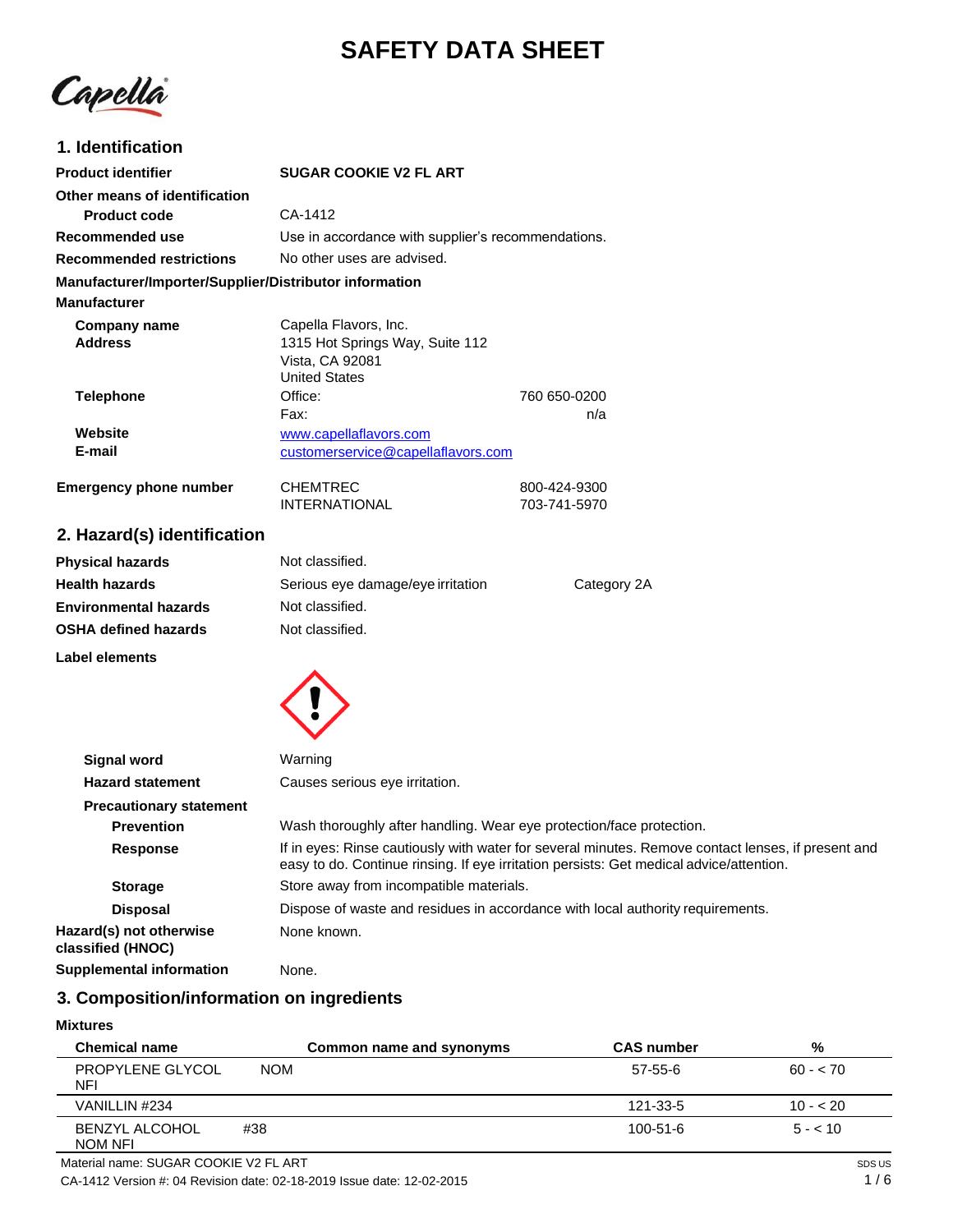| <b>Chemical name</b>                                                             | <b>Common name and synonyms</b>                                                                                                                                                                                                                                                                                                                                                                                                        | <b>CAS number</b> | %         |
|----------------------------------------------------------------------------------|----------------------------------------------------------------------------------------------------------------------------------------------------------------------------------------------------------------------------------------------------------------------------------------------------------------------------------------------------------------------------------------------------------------------------------------|-------------------|-----------|
| ETHYL VANILLIN #296                                                              |                                                                                                                                                                                                                                                                                                                                                                                                                                        | 121-32-4          | $5 - 10$  |
| Other components below reportable levels                                         |                                                                                                                                                                                                                                                                                                                                                                                                                                        |                   | $10 - 20$ |
|                                                                                  | *Designates that a specific chemical identity and/or percentage of composition has been withheld as a trade secret.                                                                                                                                                                                                                                                                                                                    |                   |           |
| 4. First-aid measures                                                            |                                                                                                                                                                                                                                                                                                                                                                                                                                        |                   |           |
| <b>Inhalation</b>                                                                | Move to fresh air. Call a physician if symptoms develop or persist.                                                                                                                                                                                                                                                                                                                                                                    |                   |           |
| <b>Skin contact</b>                                                              | Wash off with soap and water. Get medical attention if irritation develops and persists.                                                                                                                                                                                                                                                                                                                                               |                   |           |
| Eye contact                                                                      | Immediately flush eyes with plenty of water for at least 15 minutes. Remove contact lenses, if<br>present and easy to do. Continue rinsing. If eye irritation persists: Get medical advice/attention.                                                                                                                                                                                                                                  |                   |           |
| Ingestion                                                                        | Rinse mouth. Get medical attention if symptoms occur.                                                                                                                                                                                                                                                                                                                                                                                  |                   |           |
| <b>Most important</b><br>symptoms/effects, acute and<br>delayed                  | Severe eye irritation. Symptoms may include stinging, tearing, redness, swelling, and blurred<br>vision.                                                                                                                                                                                                                                                                                                                               |                   |           |
| Indication of immediate<br>medical attention and special<br>treatment needed     | Provide general supportive measures and treat symptomatically. Keep victim under observation.<br>Symptoms may be delayed.                                                                                                                                                                                                                                                                                                              |                   |           |
| <b>General information</b>                                                       | Ensure that medical personnel are aware of the material(s) involved, and take precautions to<br>protect themselves.                                                                                                                                                                                                                                                                                                                    |                   |           |
| 5. Fire-fighting measures                                                        |                                                                                                                                                                                                                                                                                                                                                                                                                                        |                   |           |
| Suitable extinguishing media                                                     | Alcohol resistant foam. Powder. Carbon dioxide (CO2).                                                                                                                                                                                                                                                                                                                                                                                  |                   |           |
| <b>Unsuitable extinguishing</b><br>media                                         | Do not use water jet as an extinguisher, as this will spread the fire.                                                                                                                                                                                                                                                                                                                                                                 |                   |           |
| Specific hazards arising from<br>the chemical                                    | During fire, gases hazardous to health may be formed.                                                                                                                                                                                                                                                                                                                                                                                  |                   |           |
| Special protective equipment<br>and precautions for firefighters                 | Self-contained breathing apparatus and full protective clothing must be worn in case of fire.                                                                                                                                                                                                                                                                                                                                          |                   |           |
| <b>Fire fighting</b><br>equipment/instructions                                   | Move containers from fire area if you can do so without risk.                                                                                                                                                                                                                                                                                                                                                                          |                   |           |
| <b>Specific methods</b>                                                          | Use standard firefighting procedures and consider the hazards of other involved materials.                                                                                                                                                                                                                                                                                                                                             |                   |           |
| <b>General fire hazards</b>                                                      | No unusual fire or explosion hazards noted.                                                                                                                                                                                                                                                                                                                                                                                            |                   |           |
| 6. Accidental release measures                                                   |                                                                                                                                                                                                                                                                                                                                                                                                                                        |                   |           |
| <b>Personal precautions,</b><br>protective equipment and<br>emergency procedures | Keep unnecessary personnel away. Keep people away from and upwind of spill/leak. Wear<br>appropriate protective equipment and clothing during clean-up. Do not touch damaged containers<br>or spilled material unless wearing appropriate protective clothing. Ensure adequate ventilation.<br>Local authorities should be advised if significant spillages cannot be contained. For personal<br>protection, see section 8 of the SDS. |                   |           |
| <b>Methods and materials for</b>                                                 | Use water spray to reduce vapors or divert vapor cloud drift.                                                                                                                                                                                                                                                                                                                                                                          |                   |           |
| containment and cleaning up                                                      | Large Spills: Stop the flow of material, if this is without risk. Dike the spilled material, where this is<br>possible. Absorb in vermiculite, dry sand or earth and place into containers. Following product<br>recovery, flush area with water.                                                                                                                                                                                      |                   |           |
|                                                                                  | Small Spills: Wipe up with absorbent material (e.g. cloth, fleece). Clean surface thoroughly to<br>remove residual contamination.                                                                                                                                                                                                                                                                                                      |                   |           |
| <b>Environmental precautions</b>                                                 | Never return spills to original containers for re-use. For waste disposal, see section 13 of the SDS.<br>Avoid discharge into drains, water courses or onto the ground.                                                                                                                                                                                                                                                                |                   |           |
| 7. Handling and storage                                                          |                                                                                                                                                                                                                                                                                                                                                                                                                                        |                   |           |
|                                                                                  |                                                                                                                                                                                                                                                                                                                                                                                                                                        |                   |           |
| <b>Precautions for safe handling</b>                                             | Avoid contact with eyes. Avoid prolonged exposure. Provide adequate ventilation. Wear<br>appropriate personal protective equipment. Observe good industrial hygiene practices.                                                                                                                                                                                                                                                         |                   |           |
| Conditions for safe storage,<br>including any incompatibilities                  | Store in tightly closed container. Store away from incompatible materials (see Section 10 of the<br>SDS).                                                                                                                                                                                                                                                                                                                              |                   |           |

# **8. Exposure controls/personal protection**

#### **Occupational exposure limits**

The following constituents are the only constituents of the product which have a PEL, TLV or other recommended exposure limit. At this time, the other constituents have no known exposure limits.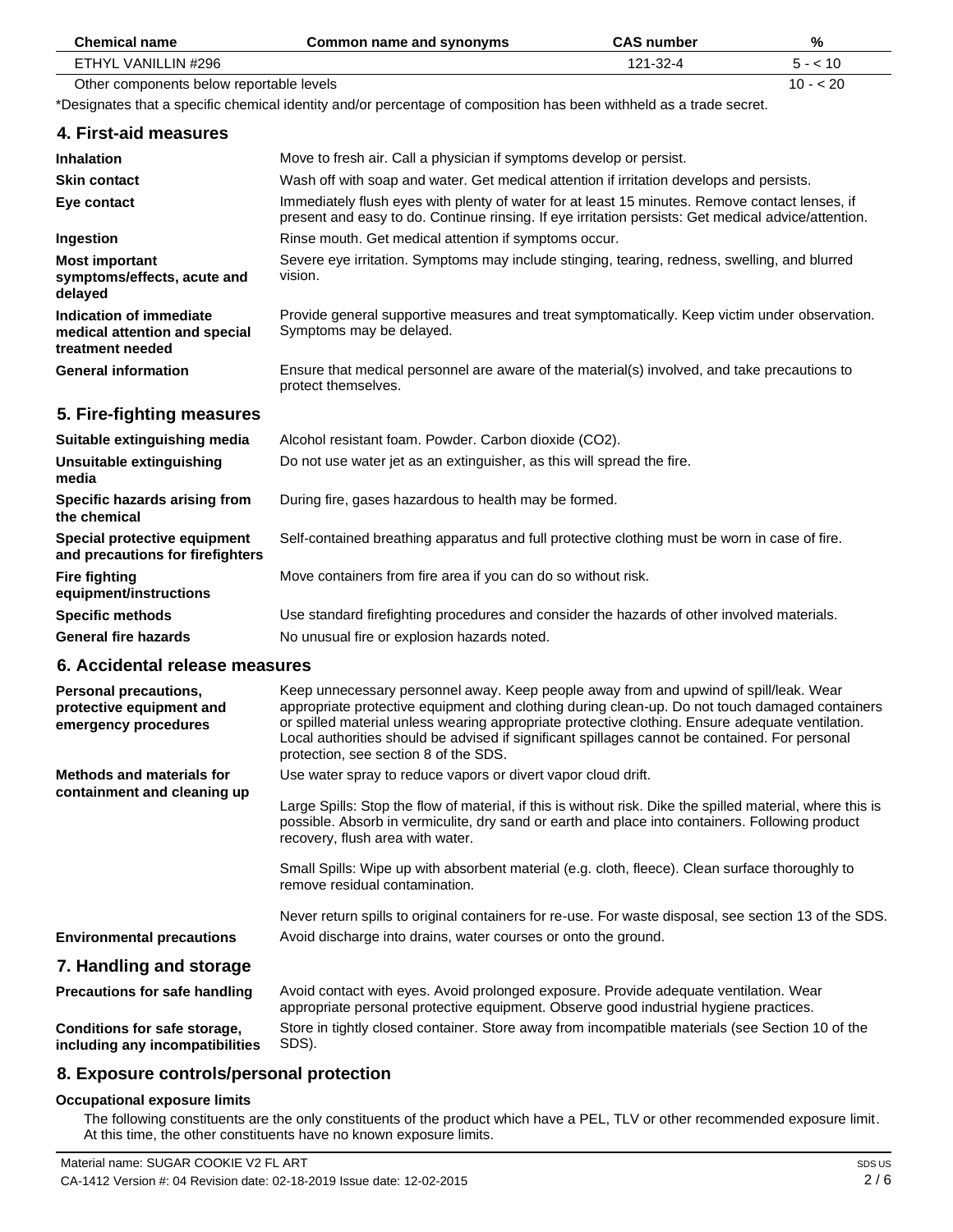|                                                             | US. Workplace Environmental Exposure Level (WEEL) Guides                                                                                                                                                                                                                                                                                                                                    |                   |             |
|-------------------------------------------------------------|---------------------------------------------------------------------------------------------------------------------------------------------------------------------------------------------------------------------------------------------------------------------------------------------------------------------------------------------------------------------------------------------|-------------------|-------------|
| <b>Components</b>                                           | <b>Type</b>                                                                                                                                                                                                                                                                                                                                                                                 | Value             | <b>Form</b> |
| <b>BENZYL ALCOHOL</b><br>#38 NOM NFI (CAS<br>$100 - 51 - 6$ | TWA                                                                                                                                                                                                                                                                                                                                                                                         | 44.2 mg/m3        |             |
|                                                             |                                                                                                                                                                                                                                                                                                                                                                                             | 10 ppm            |             |
| PROPYLENE GLYCOL<br>NOM NFI (CAS 57-55-6)                   | TWA                                                                                                                                                                                                                                                                                                                                                                                         | $10 \text{ mg/m}$ | Aerosol.    |
| VANILLIN #234 (CAS<br>$121 - 33 - 5$                        | TWA                                                                                                                                                                                                                                                                                                                                                                                         | $10 \text{ mg/m}$ |             |
| <b>Biological limit values</b>                              | No biological exposure limits noted for the ingredient(s).                                                                                                                                                                                                                                                                                                                                  |                   |             |
| Appropriate engineering<br>controls                         | Good general ventilation should be used. Ventilation rates should be matched to conditions. If<br>applicable, use process enclosures, local exhaust ventilation, or other engineering controls to<br>maintain airborne levels below recommended exposure limits. If exposure limits have not been<br>established, maintain airborne levels to an acceptable level. Provide eyewash station. |                   |             |
|                                                             | Individual protection measures, such as personal protective equipment                                                                                                                                                                                                                                                                                                                       |                   |             |
| <b>Eye/face protection</b>                                  | Wear safety glasses with side shields (or goggles).                                                                                                                                                                                                                                                                                                                                         |                   |             |
| <b>Skin protection</b>                                      |                                                                                                                                                                                                                                                                                                                                                                                             |                   |             |
| <b>Hand protection</b>                                      | Wear appropriate chemical resistant gloves.                                                                                                                                                                                                                                                                                                                                                 |                   |             |
| Other                                                       | Wear suitable protective clothing.                                                                                                                                                                                                                                                                                                                                                          |                   |             |
| <b>Respiratory protection</b>                               | In case of insufficient ventilation, wear suitable respiratory equipment.                                                                                                                                                                                                                                                                                                                   |                   |             |
| <b>Thermal hazards</b>                                      | Wear appropriate thermal protective clothing, when necessary.                                                                                                                                                                                                                                                                                                                               |                   |             |
| General hygiene<br>considerations                           | Always observe good personal hygiene measures, such as washing after handling the material<br>and before eating, drinking, and/or smoking. Routinely wash work clothing and protective<br>equipment to remove contaminants.                                                                                                                                                                 |                   |             |

# **9. Physical and chemical properties**

| Appearance                                        |                                |  |
|---------------------------------------------------|--------------------------------|--|
| <b>Physical state</b>                             | Liquid.                        |  |
| Form                                              | Liquid.                        |  |
| Color                                             | Not available.                 |  |
| Odor                                              | Not available.                 |  |
| <b>Odor threshold</b>                             | Not available.                 |  |
| рH                                                | Not available.                 |  |
| Melting point/freezing point                      | -74.2 °F (-59 °C) estimated    |  |
| Initial boiling point and boiling<br>range        | 370.76 °F (188.2 °C) estimated |  |
| <b>Flash point</b>                                | $>$ 200.0 °F ( $>$ 93.3 °C)    |  |
| <b>Evaporation rate</b>                           | Not available.                 |  |
| Flammability (solid, gas)                         | Not applicable.                |  |
| Upper/lower flammability or explosive limits      |                                |  |
| <b>Flammability limit - lower</b><br>$(\%)$       | Not available.                 |  |
| <b>Flammability limit - upper</b><br>$(\% )$      | Not available.                 |  |
| Explosive limit - lower (%)                       | Not available.                 |  |
| Explosive limit - upper (%)                       | Not available.                 |  |
| Vapor pressure                                    | 0.13 hPa estimated             |  |
| <b>Vapor density</b>                              | Not available.                 |  |
| <b>Relative density</b>                           | Not available.                 |  |
| Solubility(ies)                                   |                                |  |
| Solubility (water)                                | Not available.                 |  |
| <b>Partition coefficient</b><br>(n-octanol/water) | Not available.                 |  |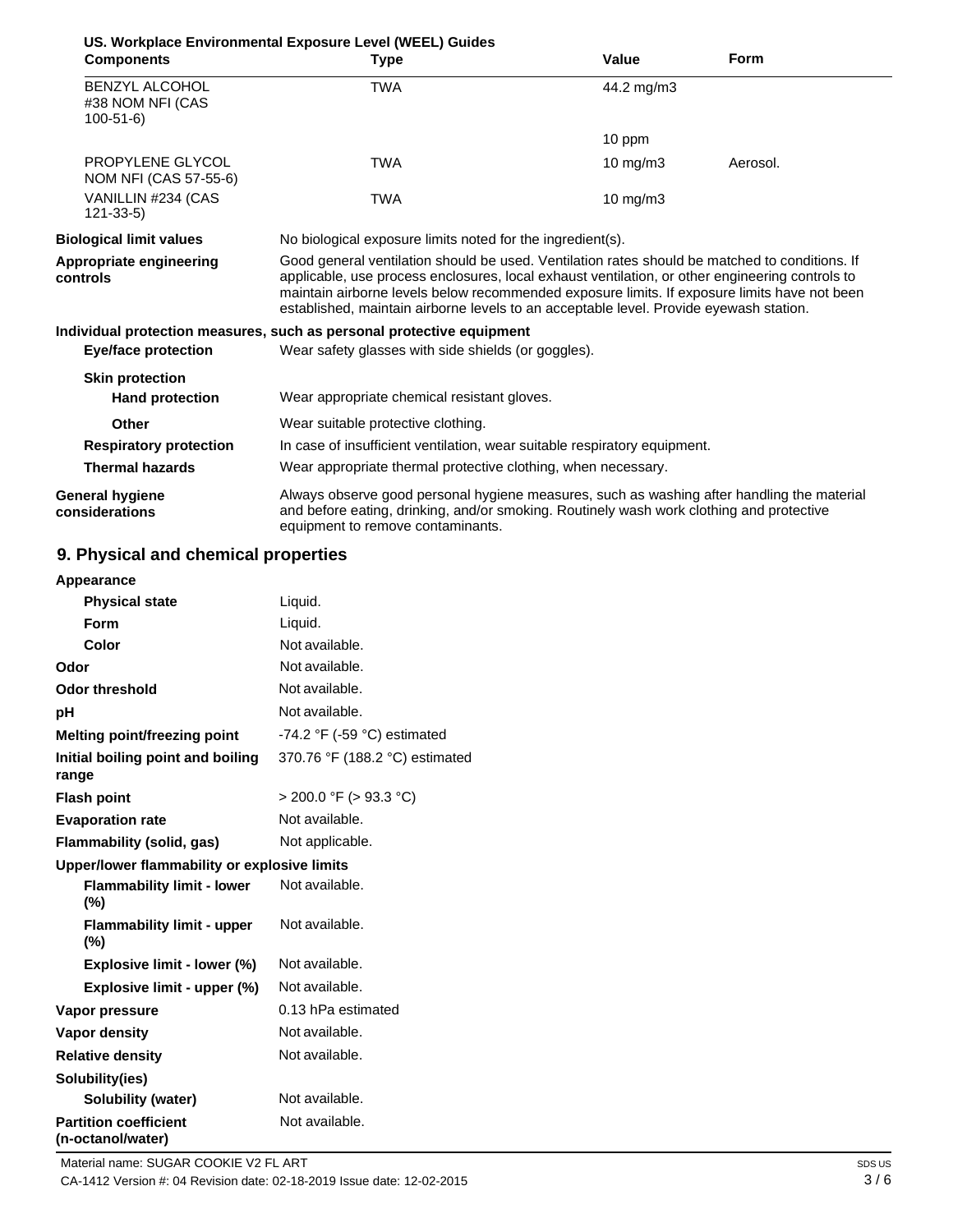| <b>Auto-ignition temperature</b> | 700 °F (371.11 °C) estimated |
|----------------------------------|------------------------------|
| <b>Decomposition temperature</b> | Not available.               |
| <b>Viscosity</b>                 | Not available.               |
| <b>Other information</b>         |                              |
| <b>Explosive properties</b>      | Not explosive.               |
| <b>Flammability class</b>        | Combustible IIIB estimated   |
| <b>Oxidizing properties</b>      | Not oxidizing.               |
| <b>Refractive index</b>          | 1.4403 - 1.4703              |
| <b>Specific gravity</b>          | $1.05 - 1.08$                |
|                                  |                              |

# **10. Stability and reactivity**

| <b>Reactivity</b>                            | The product is stable and non-reactive under normal conditions of use, storage and transport.                                                                            |
|----------------------------------------------|--------------------------------------------------------------------------------------------------------------------------------------------------------------------------|
| <b>Chemical stability</b>                    | Material is stable under normal conditions.                                                                                                                              |
| <b>Possibility of hazardous</b><br>reactions | No dangerous reaction known under conditions of normal use.                                                                                                              |
| <b>Conditions to avoid</b>                   | Keep away from heat, hot surfaces, sparks, open flames and other ignition sources. Avoid<br>temperatures exceeding the flash point. Contact with incompatible materials. |
| Incompatible materials                       | Strong oxidizing agents.                                                                                                                                                 |
| <b>Hazardous decomposition</b><br>products   | No hazardous decomposition products are known.                                                                                                                           |

# **11. Toxicological information**

## **Information on likely routes of exposure**

| <b>Inhalation</b>                                                                  | Prolonged inhalation may be harmful.                                                                     |
|------------------------------------------------------------------------------------|----------------------------------------------------------------------------------------------------------|
| <b>Skin contact</b>                                                                | No adverse effects due to skin contact are expected.                                                     |
| Eye contact                                                                        | Causes serious eye irritation.                                                                           |
| Ingestion                                                                          | Expected to be a low ingestion hazard.                                                                   |
| Symptoms related to the<br>physical, chemical and<br>toxicological characteristics | Severe eye irritation. Symptoms may include stinging, tearing, redness, swelling, and blurred<br>vision. |

#### **Information on toxicological effects**

**Acute toxicity**

| <b>Components</b>                    | <b>Species</b>                                                 | <b>Test Results</b>                                                                      |  |  |
|--------------------------------------|----------------------------------------------------------------|------------------------------------------------------------------------------------------|--|--|
| <b>BENZYL ALCOHOL</b>                | #38 NOM NFI (CAS 100-51-6)                                     |                                                                                          |  |  |
| <b>Acute</b>                         |                                                                |                                                                                          |  |  |
| Oral                                 |                                                                |                                                                                          |  |  |
| LD50                                 | Rat                                                            | 1230 - 3100 mg/kg                                                                        |  |  |
| <b>Skin corrosion/irritation</b>     |                                                                | Prolonged skin contact may cause temporary irritation.                                   |  |  |
| Serious eye damage/eye<br>irritation | Causes serious eye irritation.                                 |                                                                                          |  |  |
| Respiratory or skin sensitization    |                                                                |                                                                                          |  |  |
| <b>Respiratory sensitization</b>     | Not a respiratory sensitizer.                                  |                                                                                          |  |  |
| <b>Skin sensitization</b>            |                                                                | This product is not expected to cause skin sensitization.                                |  |  |
| Germ cell mutagenicity               | mutagenic or genotoxic.                                        | No data available to indicate product or any components present at greater than 0.1% are |  |  |
| Carcinogenicity                      |                                                                | Not classifiable as to carcinogenicity to humans.                                        |  |  |
|                                      | <b>IARC Monographs. Overall Evaluation of Carcinogenicity</b>  |                                                                                          |  |  |
| Not listed.                          | OSHA Specifically Regulated Substances (29 CFR 1910.1001-1052) |                                                                                          |  |  |
| Not regulated.                       | US. National Toxicology Program (NTP) Report on Carcinogens    |                                                                                          |  |  |
| Not listed.                          |                                                                |                                                                                          |  |  |
| <b>Reproductive toxicity</b>         |                                                                | This product is not expected to cause reproductive or developmental effects.             |  |  |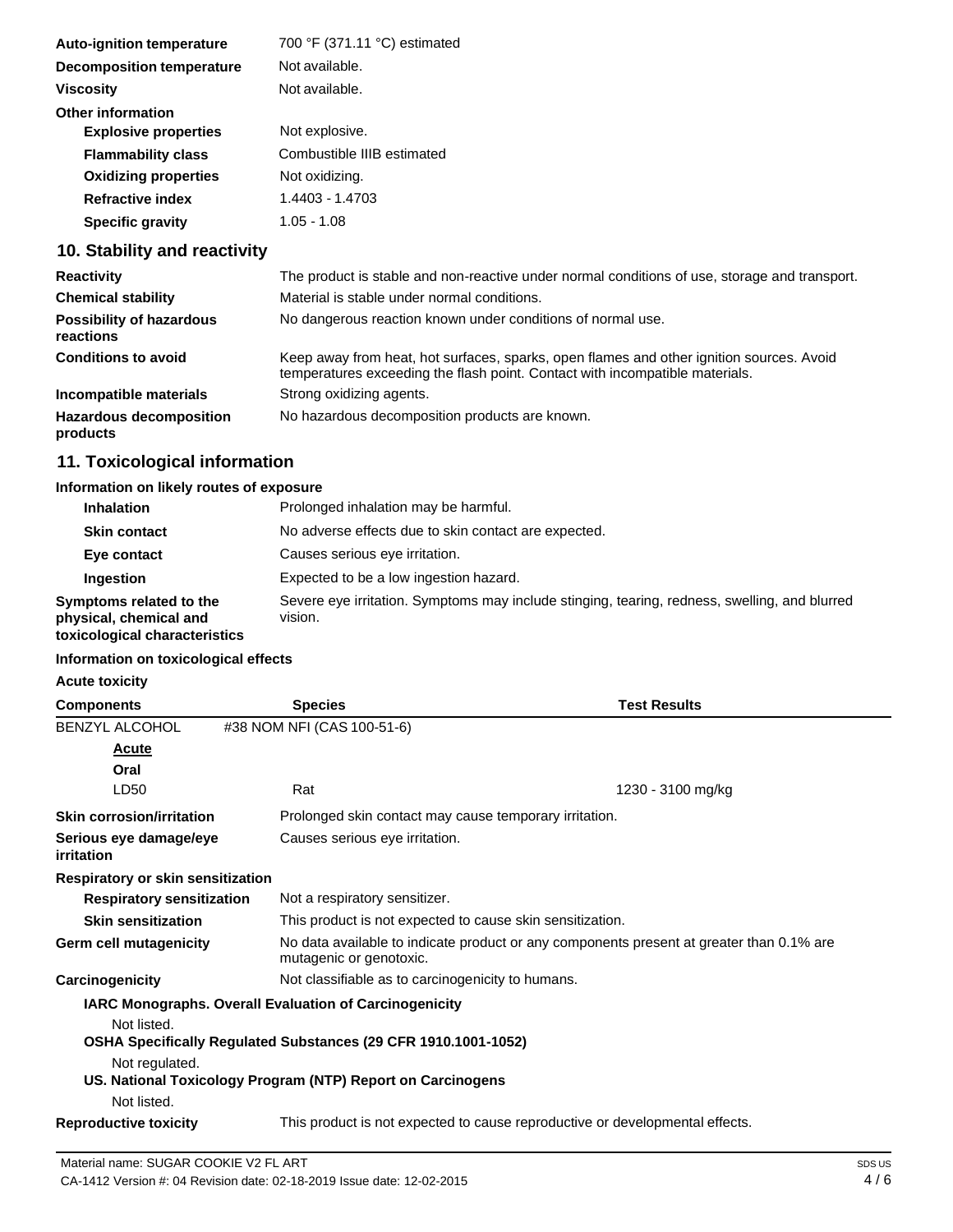| Specific target organ toxicity -<br>single exposure   | Not classified.                      |                                                                                                                                                                                                       |
|-------------------------------------------------------|--------------------------------------|-------------------------------------------------------------------------------------------------------------------------------------------------------------------------------------------------------|
| Specific target organ toxicity -<br>repeated exposure | Not classified.                      |                                                                                                                                                                                                       |
| <b>Aspiration hazard</b>                              | Not an aspiration hazard.            |                                                                                                                                                                                                       |
| Chronic effects                                       | Prolonged inhalation may be harmful. |                                                                                                                                                                                                       |
| 12. Ecological information                            |                                      |                                                                                                                                                                                                       |
| Ecotoxicity                                           |                                      | The product is not classified as environmentally hazardous. However, this does not exclude the<br>possibility that large or frequent spills can have a harmful or damaging effect on the environment. |
| <b>Persistence and degradability</b>                  |                                      | No data is available on the degradability of any ingredients in the mixture.                                                                                                                          |
| <b>Bioaccumulative potential</b>                      |                                      |                                                                                                                                                                                                       |
| Partition coefficient n-octanol / water (log Kow)     |                                      |                                                                                                                                                                                                       |
| <b>BENZYL ALCOHOL</b>                                 | #38 NOM NFI                          | 1.1                                                                                                                                                                                                   |
| ETHYL VANILLIN #296                                   |                                      | 1.61                                                                                                                                                                                                  |
| <b>PROPYLENE GLYCOL</b>                               | <b>NOM NFI</b>                       | $-0.92$                                                                                                                                                                                               |
| VANILLIN #234                                         |                                      | 1.37                                                                                                                                                                                                  |
| <b>Mobility in soil</b>                               | No data available.                   |                                                                                                                                                                                                       |
| Other adverse effects                                 |                                      | No other adverse environmental effects (e.g. ozone depletion, photochemical ozone creation<br>potential, endocrine disruption, global warming potential) are expected from this component.            |
|                                                       |                                      |                                                                                                                                                                                                       |

#### **13. Disposal considerations**

| <b>Disposal instructions</b>             | Collect and reclaim or dispose in sealed containers at licensed waste disposal site. Dispose of<br>contents/container in accordance with local/regional/national/international regulations.                            |
|------------------------------------------|------------------------------------------------------------------------------------------------------------------------------------------------------------------------------------------------------------------------|
| Local disposal regulations               | Dispose in accordance with all applicable regulations.                                                                                                                                                                 |
| Hazardous waste code                     | The waste code should be assigned in discussion between the user, the producer and the waste<br>disposal company.                                                                                                      |
| Waste from residues / unused<br>products | Dispose of in accordance with local regulations. Empty containers or liners may retain some<br>product residues. This material and its container must be disposed of in a safe manner (see:<br>Disposal instructions). |
| Contaminated packaging                   | Since emptied containers may retain product residue, follow label warnings even after container is<br>emptied. Empty containers should be taken to an approved waste handling site for recycling or<br>disposal.       |

### **14. Transport information**

#### **DOT**

Not regulated as dangerous goods.

#### **IATA**

Not regulated as dangerous goods.

#### **IMDG**

Not regulated as dangerous goods.

**Transport in bulk according to Annex II of MARPOL 73/78 and the IBC Code** Not established.

## **15. Regulatory information**

## **US federal regulations**

This product is a "Hazardous Chemical" as defined by the OSHA Hazard Communication Standard, 29 CFR 1910.1200.

## **Toxic Substances Control Act (TSCA)**

**TSCA Section 12(b) Export Notification (40 CFR 707, Subpt. D)**

Not regulated.

#### **CERCLA Hazardous Substance List (40 CFR 302.4)**

Not listed.

## **SARA 304 Emergency release notification**

Not regulated.

# **OSHA Specifically Regulated Substances (29 CFR 1910.1001-1052)**

Not regulated.